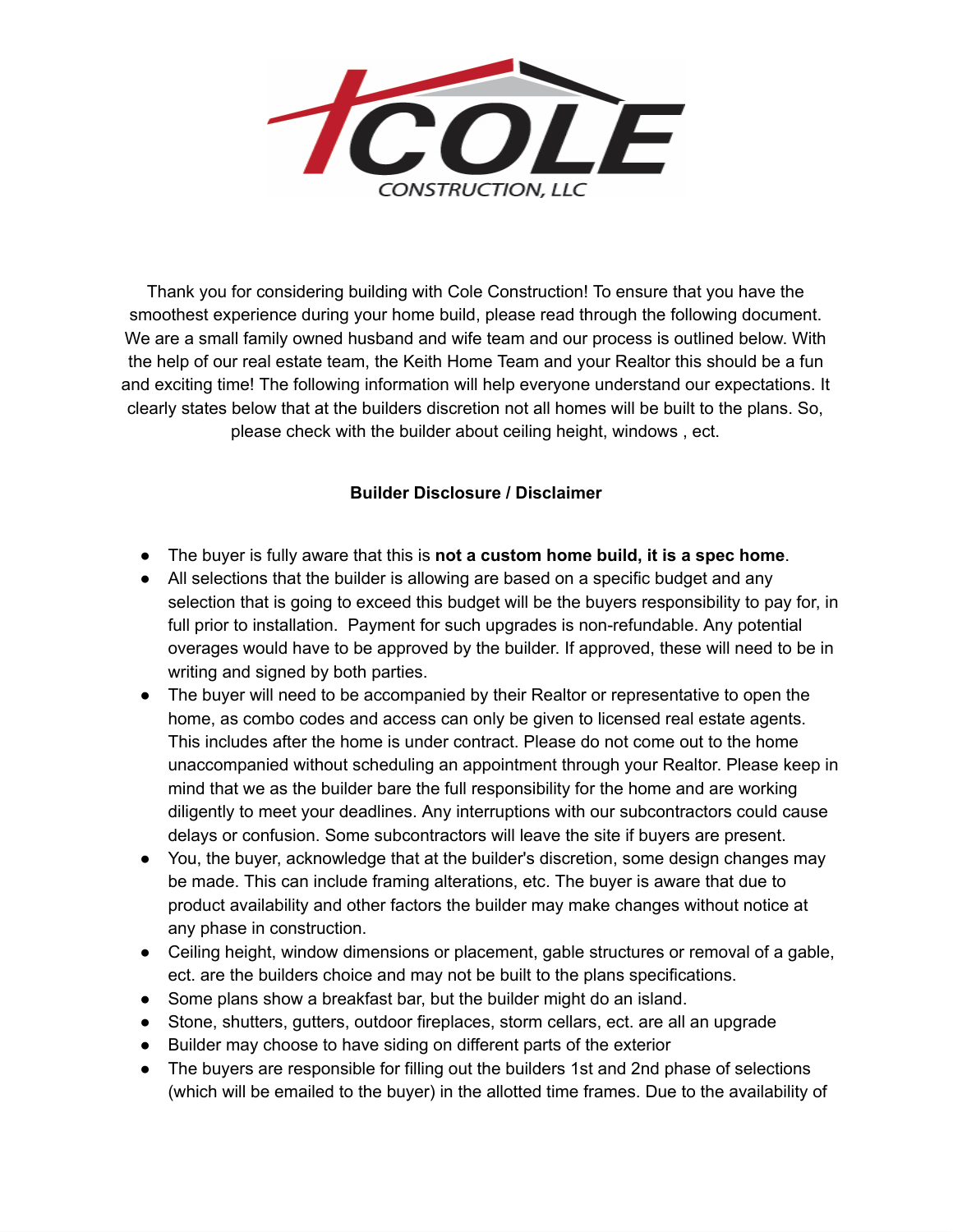

subcontractors and scheduling conflicts, if the selections are not made within the allotted time frame, the builders will make the selections.

- The first selection list is normally emailed when the house is being framed and the second selection list is normally emailed during sheetrock.
- The buyers will have the option upon initial negotiations to request any upgrades or modifications. All agreements will need to be agreed upon in writing on the contract or on a change order/upgrade form.
- The buyers Realtor will be responsible for keeping a record of all buyer requests, change orders/upgrade requests, agreements and presenting these in writing. All upgrades or changes must be in writing and signed by both parties.
- The builder prohibits early occupancy of any sort. If for any reason your home does not close on the scheduled closing date, possession still will not take place until funding is complete. Early occupancy includes but is not limited to storing belongings in the home or exterior of the property, installing fences, and appliance delivery. To help with ease of process, we urge you as a buyer to set your closing date for early in the week.
- Homes come standard with a 10 year warranty.
- After we have a signed contract, the builders will start a 'slack' conversation with the buyers and both realtors. This is to help ease the going back and forth between two Realtors when the builders have a quick question. The buyers can also ask questions here as well. Your Realtor will remain your primary point of contact for the transaction.
- Your Realtor is expected to present us with a change order/upgrade form at the time of request with payment. If these forms and payment are not received at that phase of construction, your request may not be upgraded or installed. All change order/upgrade fees are due at the time of request and non-refundable. Please send all change order/upgrade forms to [nov8th2011@aol.com](mailto:nov8th2011@aol.com) for approval. All payments are to be mailed to Kimberly Cole PO Box 1234 Blanchard, OK 73010. Any conversations that are had in regards to updates and changes with the builder or others

do not guarantee the change. A change order form will need to be submitted and approved for these to take effect.

- **● Realtors-** please be specific. Use directions and terms that will help clearly identify changes. You are welcome to ask for help with descriptions if needed.
- The buyer is responsible for locking their rate with their lender and also responsible for any lock extension fees. In the event that there are delays in construction due to weather, etc. the builder is not responsible and will not cover the cost of lock extension. Our estimated time of completion is 6 months from the ground up. Occasionally we are able to complete them in 4 months.
- Builder prefers to close at Washita Valley Abstract in Chickasha. 317 W Choctaw Ave, Chickasha, OK 73018 (405) 224-6111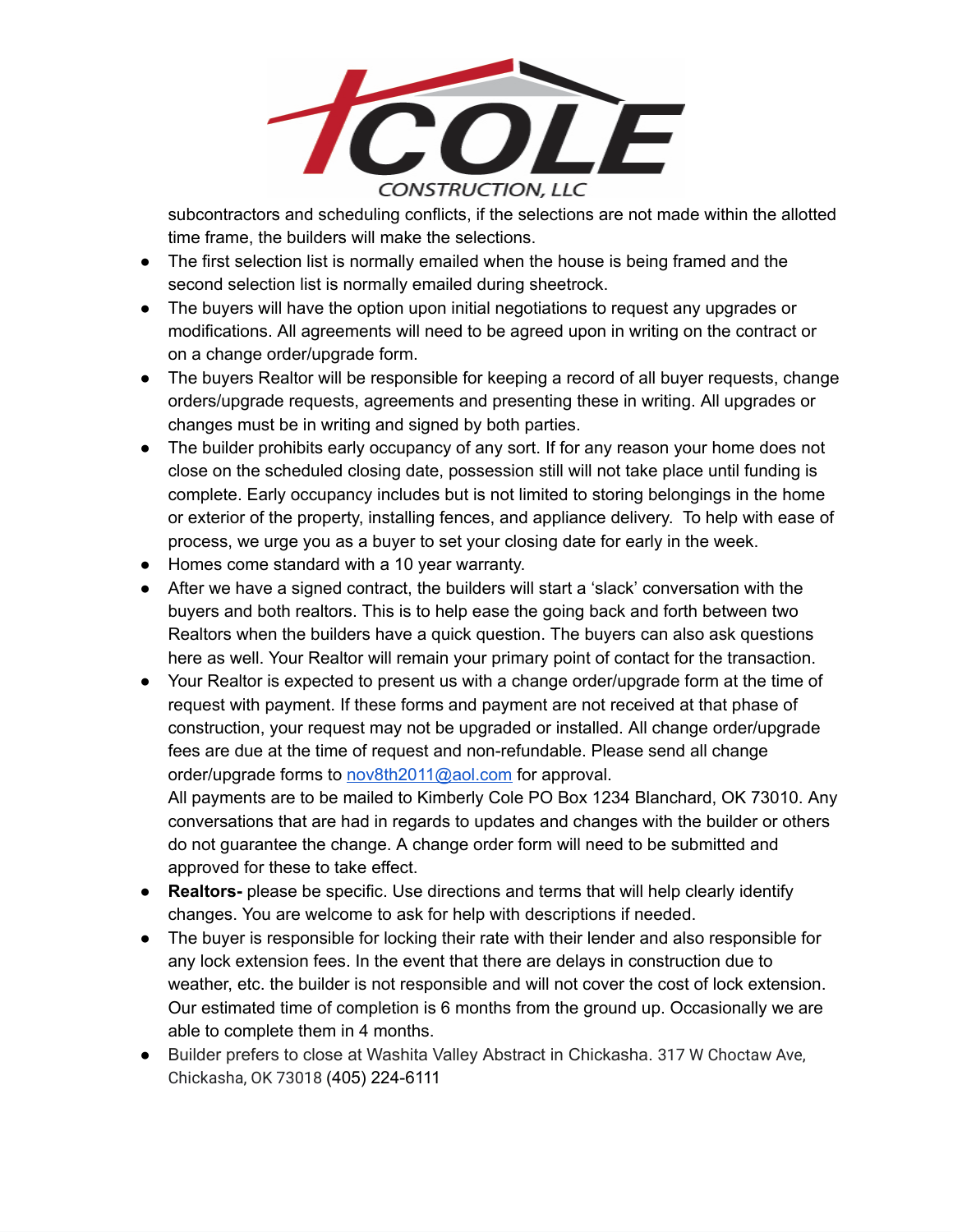

## **COVID Addendum**

- You, as a buyer, will be provided with a selection form that is submitted to you via email in a Google document that is submitted directly to us. There will be an option to choose your 1st & 2nd phase of selections.
- We will do the best to accommodate your requests for selections. However, due to product availability and price increases, this may require some alterations or changes.
- The current timeline for a home starting at the ground up has been 6 months from the time of contract. Due to delays in product availability the timeline may vary.
- As the builder, we reserve the right to make selections if need be to meet the required due dates and timelines. In addition, we reserve the right to make changes if need be to stay within the builder's budget.

\_\_\_\_\_\_\_\_\_\_\_\_\_\_\_\_\_\_\_\_\_\_\_\_\_\_\_\_\_\_ \_\_\_\_\_\_\_\_\_\_\_\_\_\_\_\_\_\_\_\_\_\_\_\_\_\_\_\_\_\_\_\_\_\_

Buyers Signature **Buyers** Signature

Buyers Realtor Signature

 $\mathcal{L}_\text{max}$  , where  $\mathcal{L}_\text{max}$  is the set of the set of the set of the set of the set of the set of the set of the set of the set of the set of the set of the set of the set of the set of the set of the set of the se